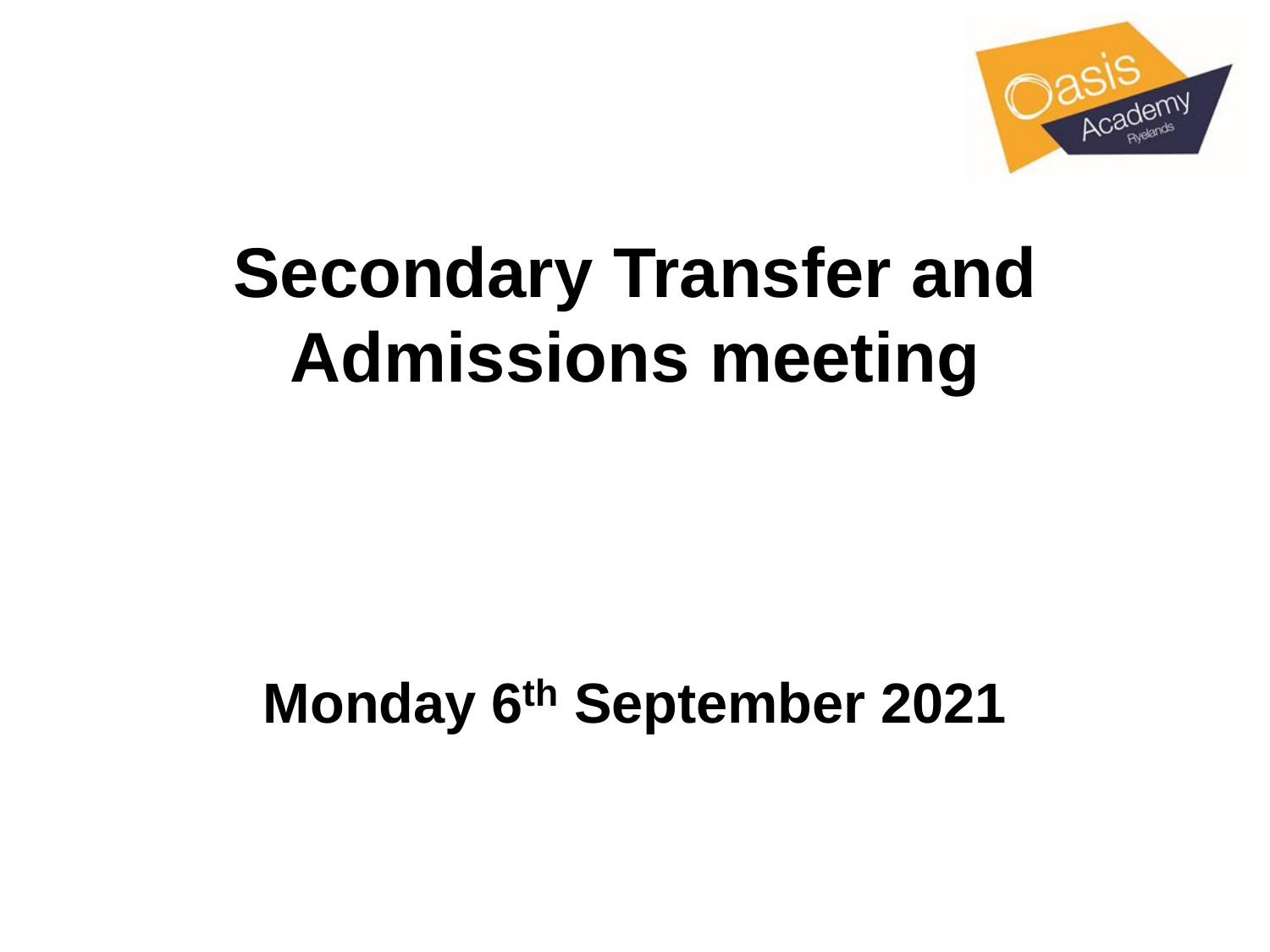# Huge decision! Casis



What are going to be your reasons for choosing a secondary school?

- Ofsted grade?
- Exam results?
- 6<sup>th</sup> form provision?
- Other children already attend?
- Reputation?
- Oasis Ethos?
- Impressed at the open evening/ day?
- Your child wants to go there?
- All your child's friends appear to be going there?

Others things to consider:

- How are they going to get there … especially in the Winter months.
- You child should have a say. We know you want your child happy.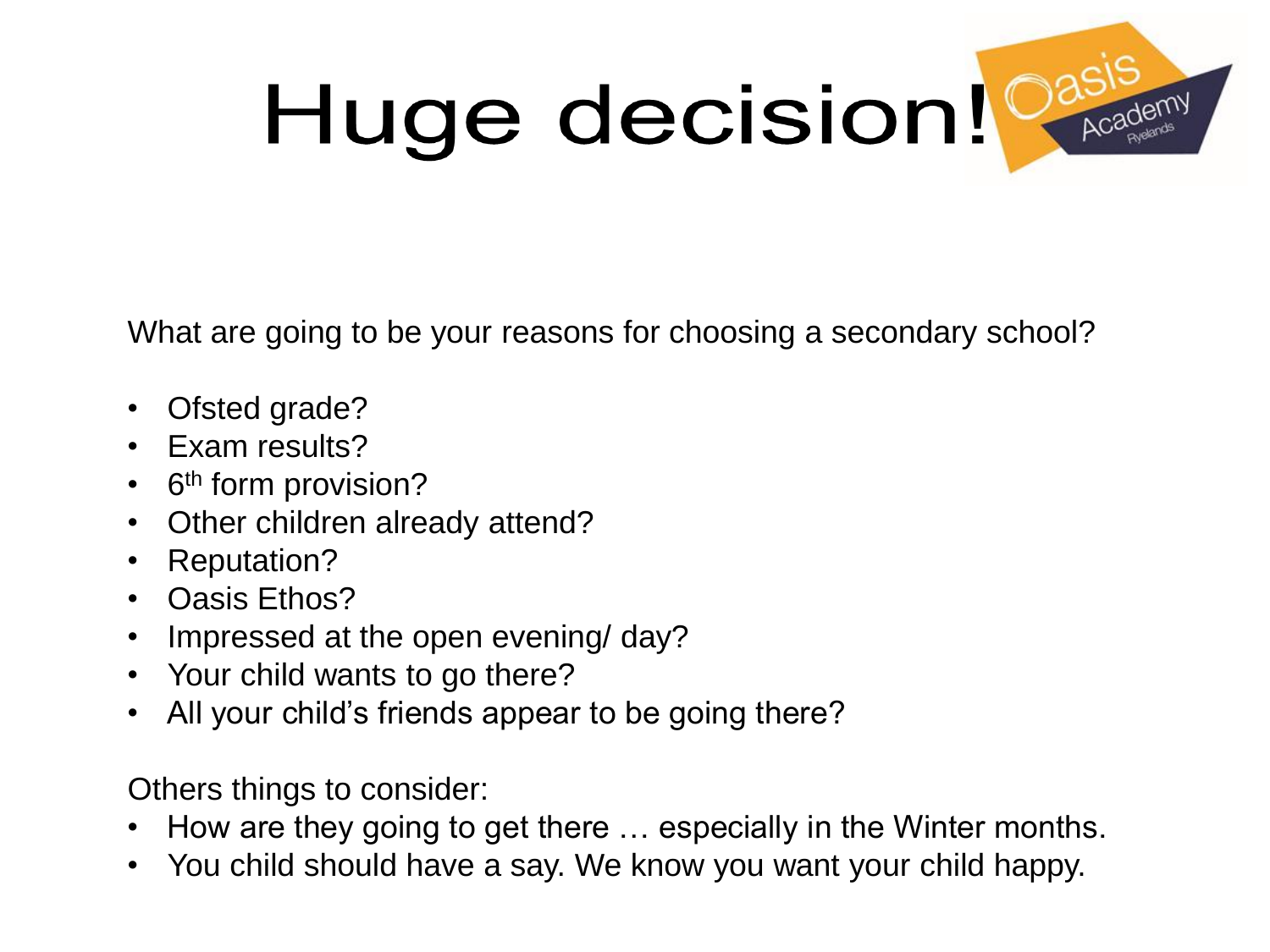

# www.croydon.gov.uk/admissions

**Follow admissions to secondary schools Apply for a secondary school place** 

**This then takes you through a 4 step process**.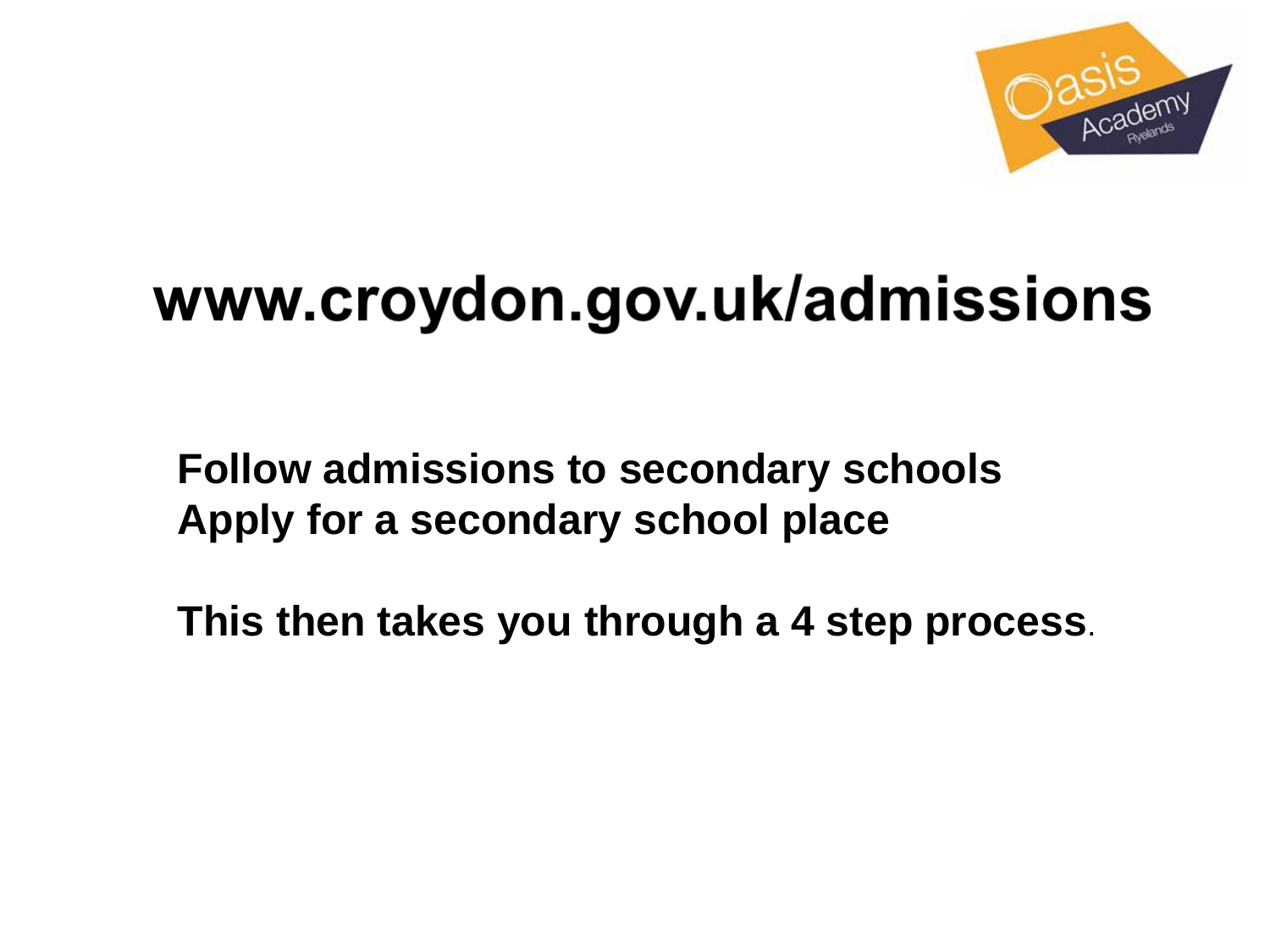### Step 1



**Finding a secondary school near you.**

**You can search schools by name or use the criteria to narrow your choices. Once you have found a school you can click on it in the directory to find out more information.**

**Generally there are links to the school websites and their yearly prospectus**

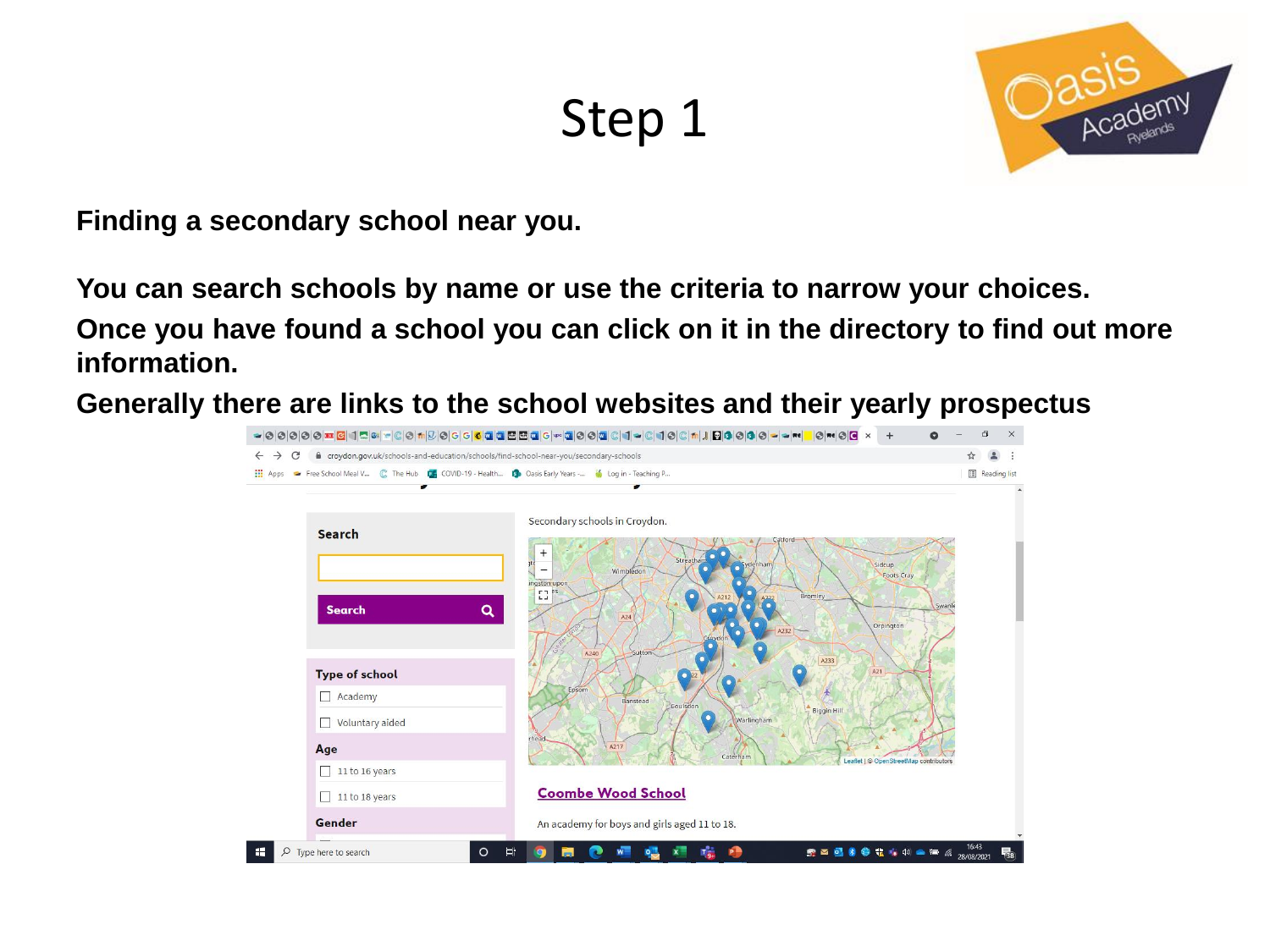

**Every school has a slightly different entry criteria.**

**Each year we have parents that do not put down that there are siblings in the school!**

**If you know the school is very popular be realistic and ask how far in a straight line distance is their catchment area. If you live outside this the reality of you getting a place for your child is slim.**

**Please check.**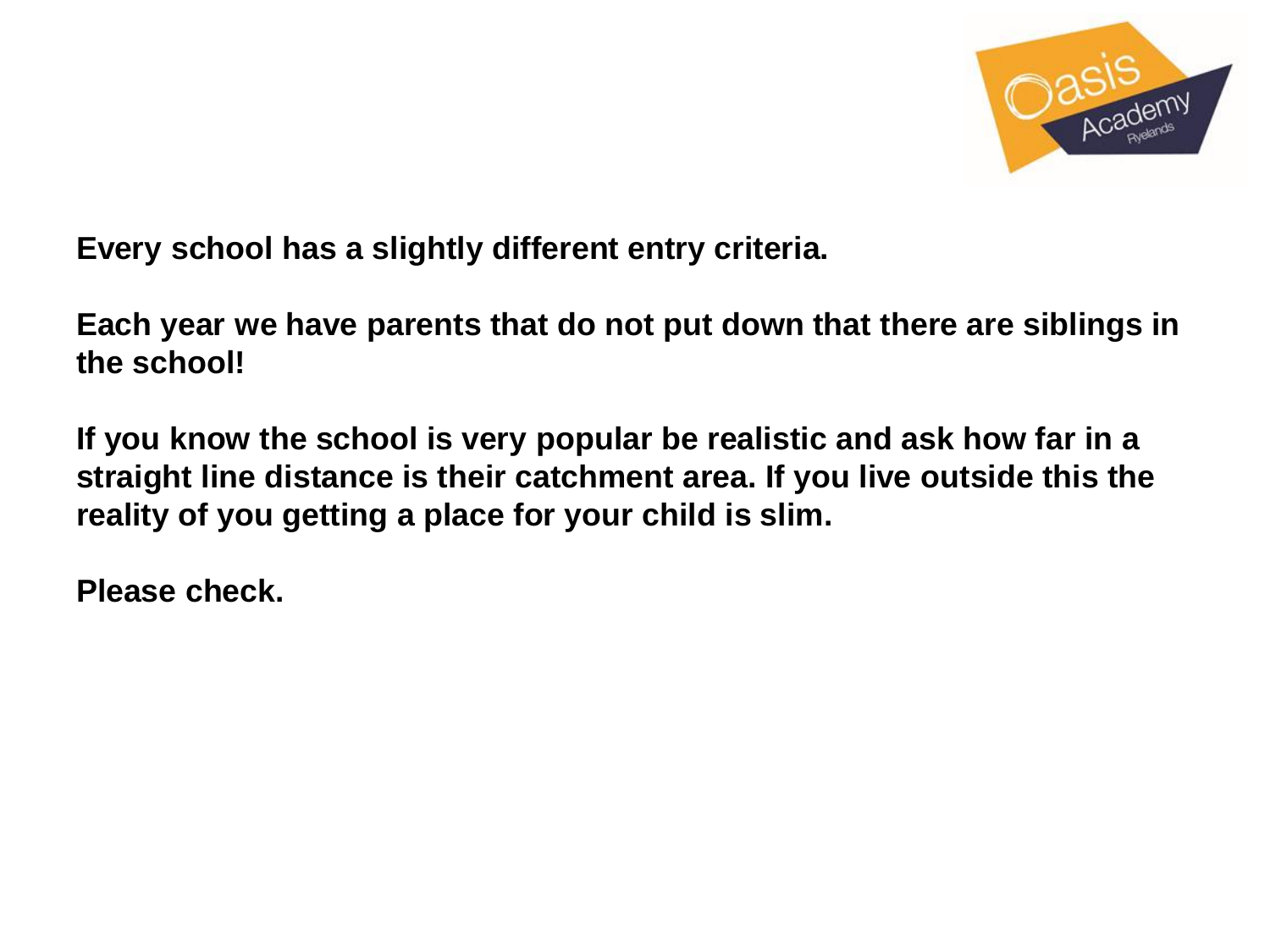

# Step 2: What you need to complete your application form.

Your child's name and date of birth. It must match what is on the birth certificate. (The Legal name). It will be considered invalid if it does not.

Council Tax Number

Some schools require you to complete a Supplementary Information Form (SIF) in addition to the application form. The Secondary school directory (Step 1) will tell you this.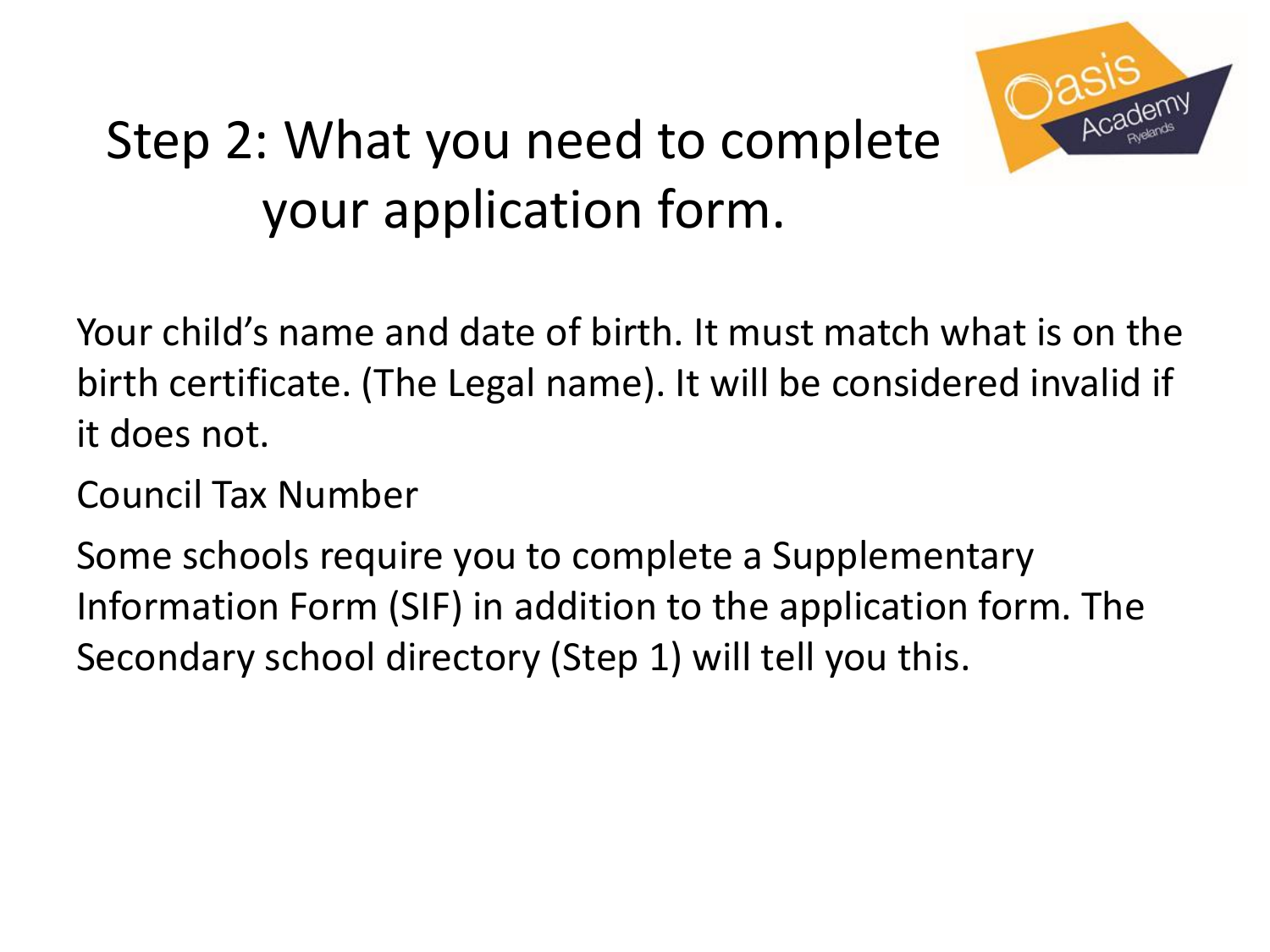# Step 3: Create an eAdmissions account



Applications for school places are made through a national service called eAdmissions.

When you create an account please make sure that you keep the username and password safe … you will need it again in March.

Make sure you have the information stated in Step 2

.

You are able to select **six** schools, which you must name in your order of preference. It is advised that you use all your preferences, so that Secondary Admissions can do our best to offer you a suitable school.

Ms Eaves is able to give time to support parents in completing the form. Contact the office is you would like her to contact you.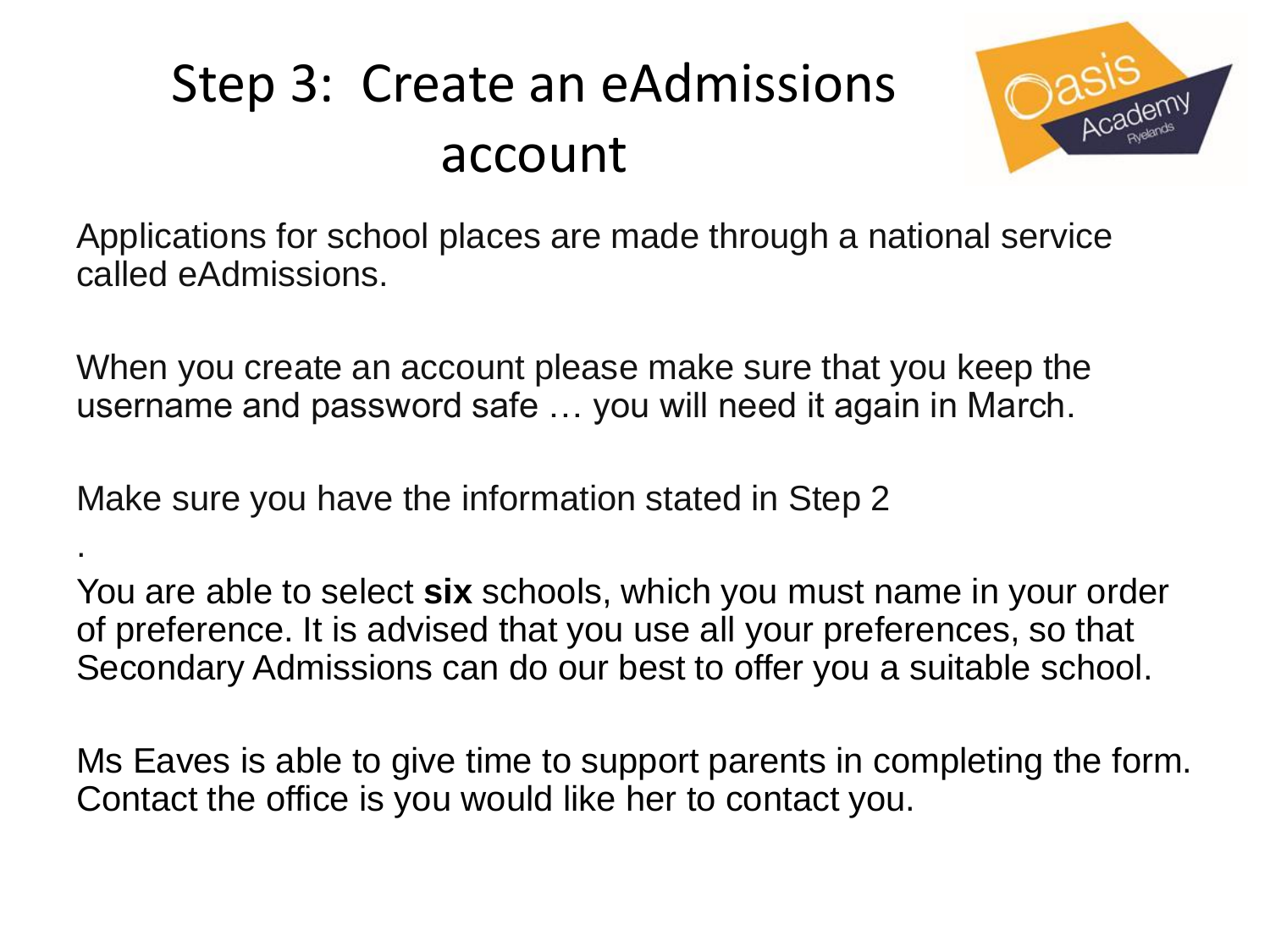

**A selection of schools offer an entrance exam and admit children through these results.** 

**If you decide for your child to go through this process please inform the school of when the tests dates are as the secondary schools never do!**

**If you are applying outside of the Croydon borough the Admission to Secondary School 2019 booklet explains what you have to do.**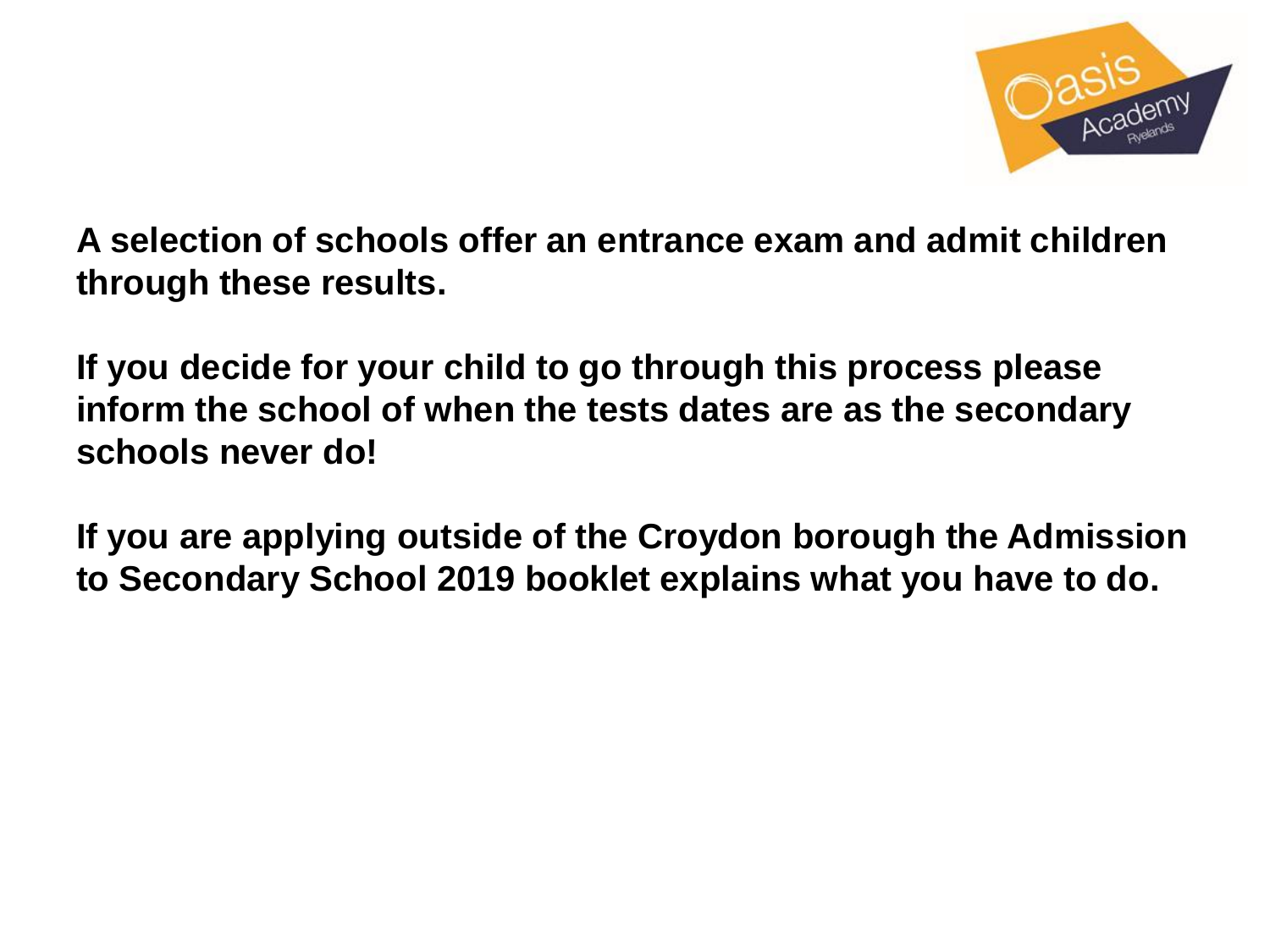

### **[Key dates for secondary school admissions](http://www.croydon.gov.uk/education/schools-new/school-admissions/how-to-apply/SA-step11/SA-key-dates-sec)**

**1) 1st September 2021** Online application process starts

**2) 29th October 2021** Statutory deadline for receipt of secondary applications

#### **3) 1st March 2022**

National Offer Day – No letters it is now all on-line. Parents/carers who applied online will receive an email alert telling them when they can view the outcome of their application online

#### **4) 15th March 2022**

Deadline for receipt of acceptances/declines from parents/carers. Parents/carers who applied online can accept or decline their offer online.

### • Dates had not been confirmed at the time of writing this slide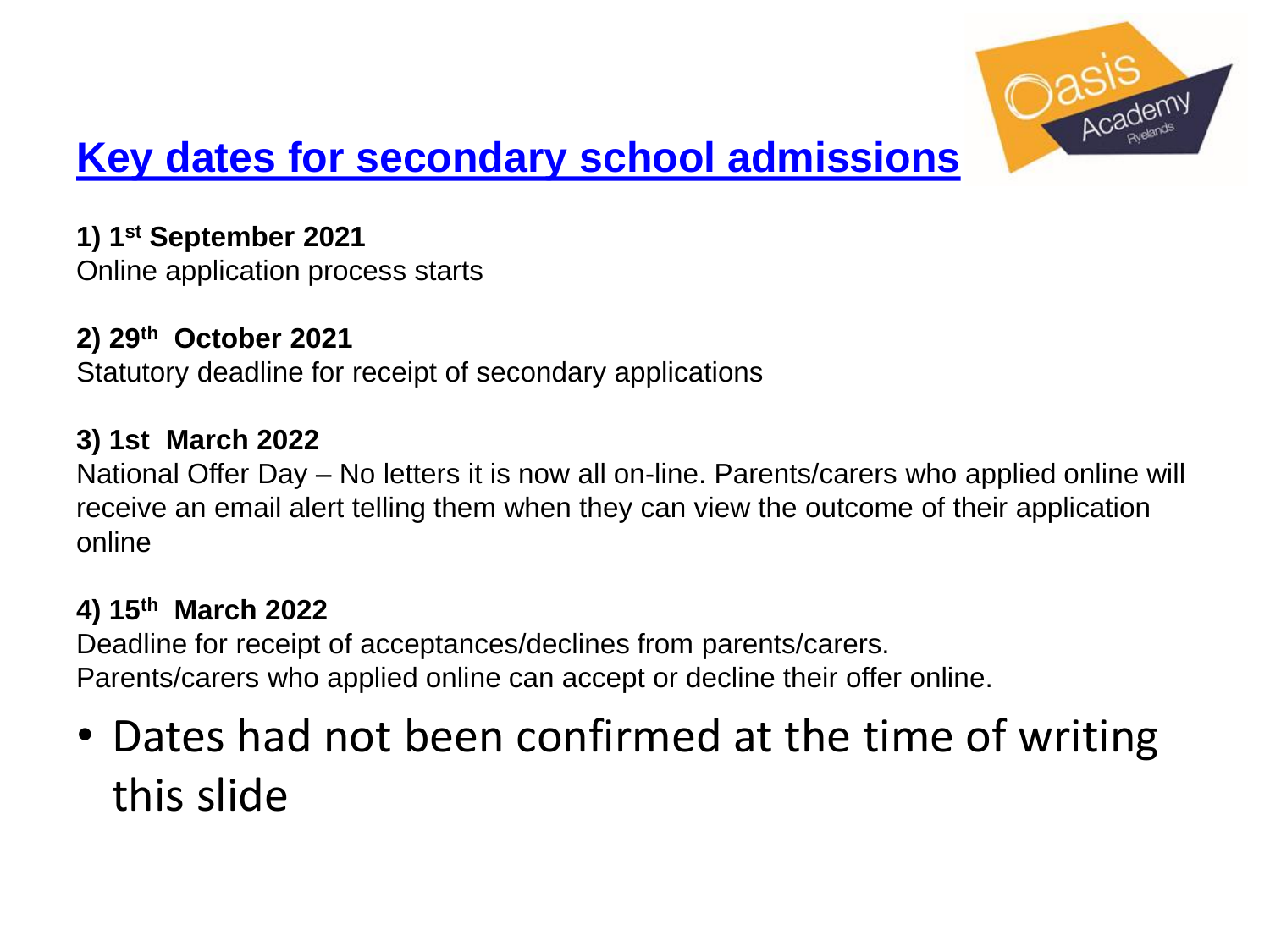

#### **If you submit your application after 31 October 2020**

- If you missed the 31 October application deadline, you can still make a late application using the same steps as usual.
- Late applications will be processed after those received on time, which could severely reduce your child's chances of being offered a place at your preferred school.

#### **How Croydon Council process late applications**

- Applications which are late for no good reason and those that are received between 10 December 2020 and 1 March 2021 will not be considered in the initial allocation round. They will be allocated available places after all on-time preferences have been processed.
- This means that if your preferred schools are full, your child will be offered the school with places available that is nearestto your normal place of residence (the application address).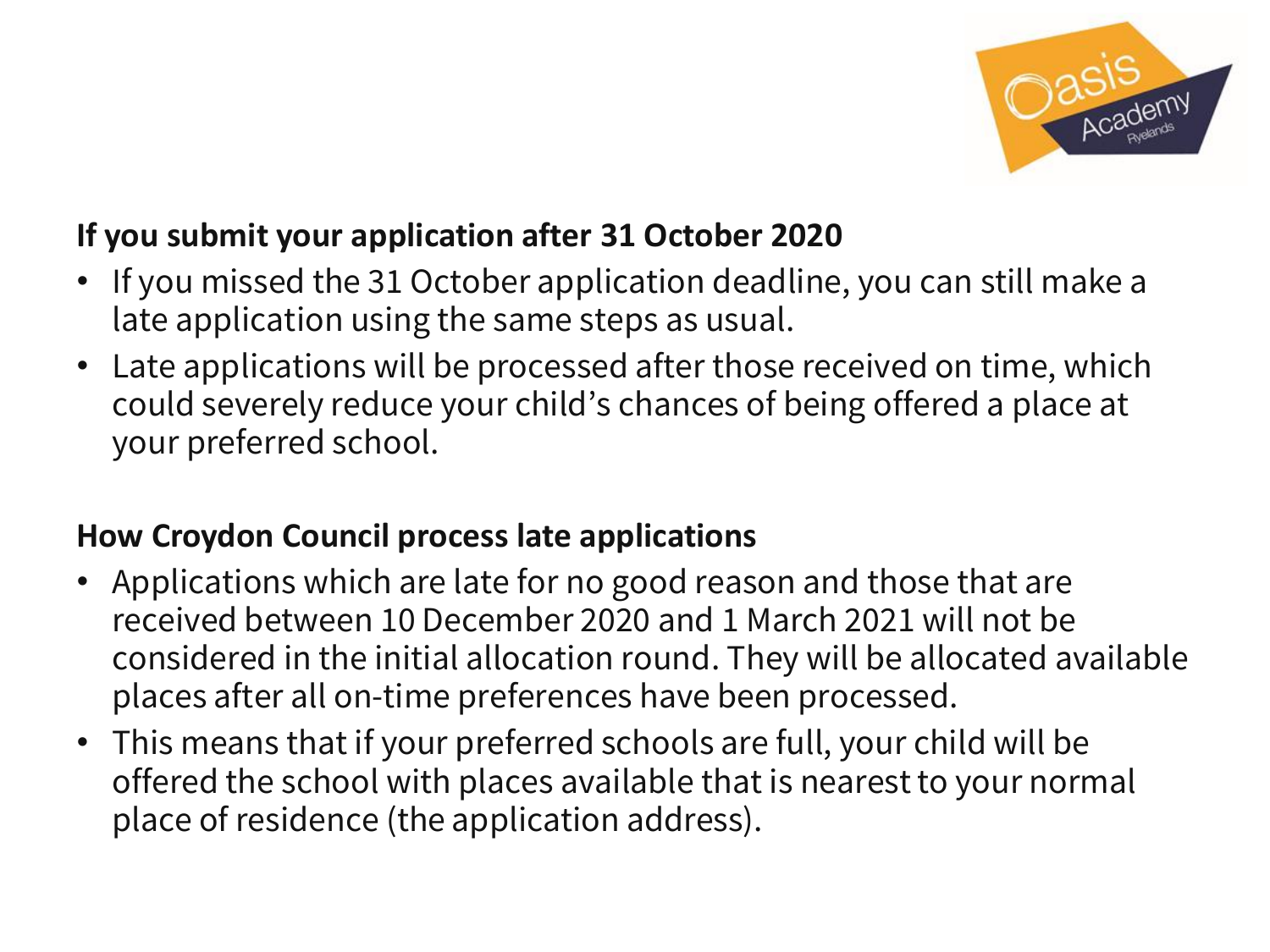# Step 4: After you apply



### **Accepting an offer**

- You will receive your school place offer by email on the evening of 1 March 2022.
- You must accept or decline your offer by 15 March 2022.
- [To respond to your offer you will need to](https://www.eadmissions.org.uk/) <u>log into</u> your eAdmissions account – so keep your login information safe.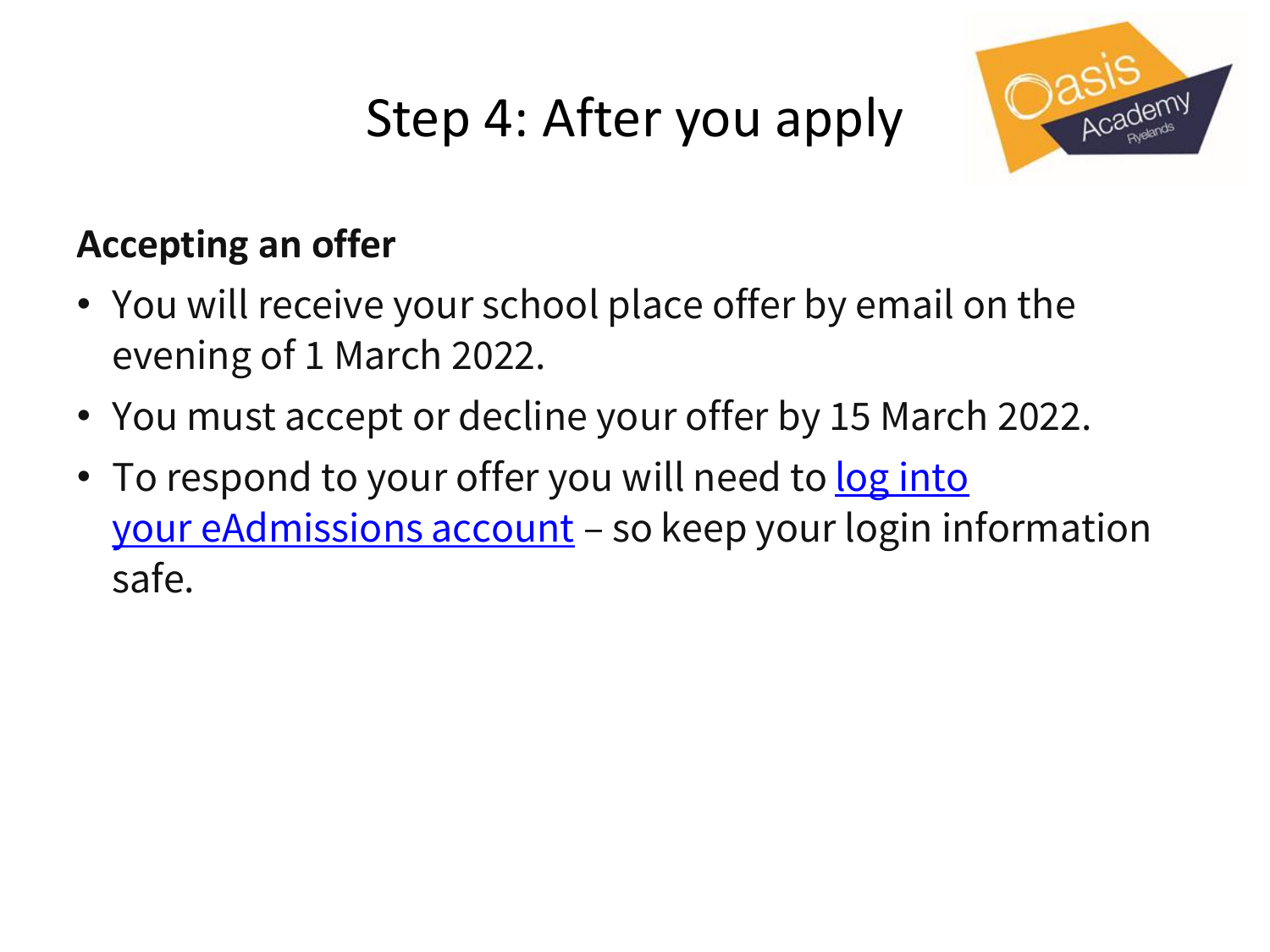## Step 4: After you apply



**Waiting lists**

**If a school gets more applications than it has places, it will keep a waiting list until at least 31 December 2022. The order pupils get added to the list will be based on the school's admissions criteria**

**Your child's name will automatically be placed on the waiting list for any school which was a higher preference on your application form than the school you have been offered.**

**You must tell us if you do not want your child to be on the waiting for a higher preference school. If a place becomes available at one of your higher preference schools, the place offered at your lower preference school will automatically be withdrawn.** 

**If you need to find out your child's position on the waiting list, please contact the admission authority for the school or the borough in which the school is situated after 19 April 2022.**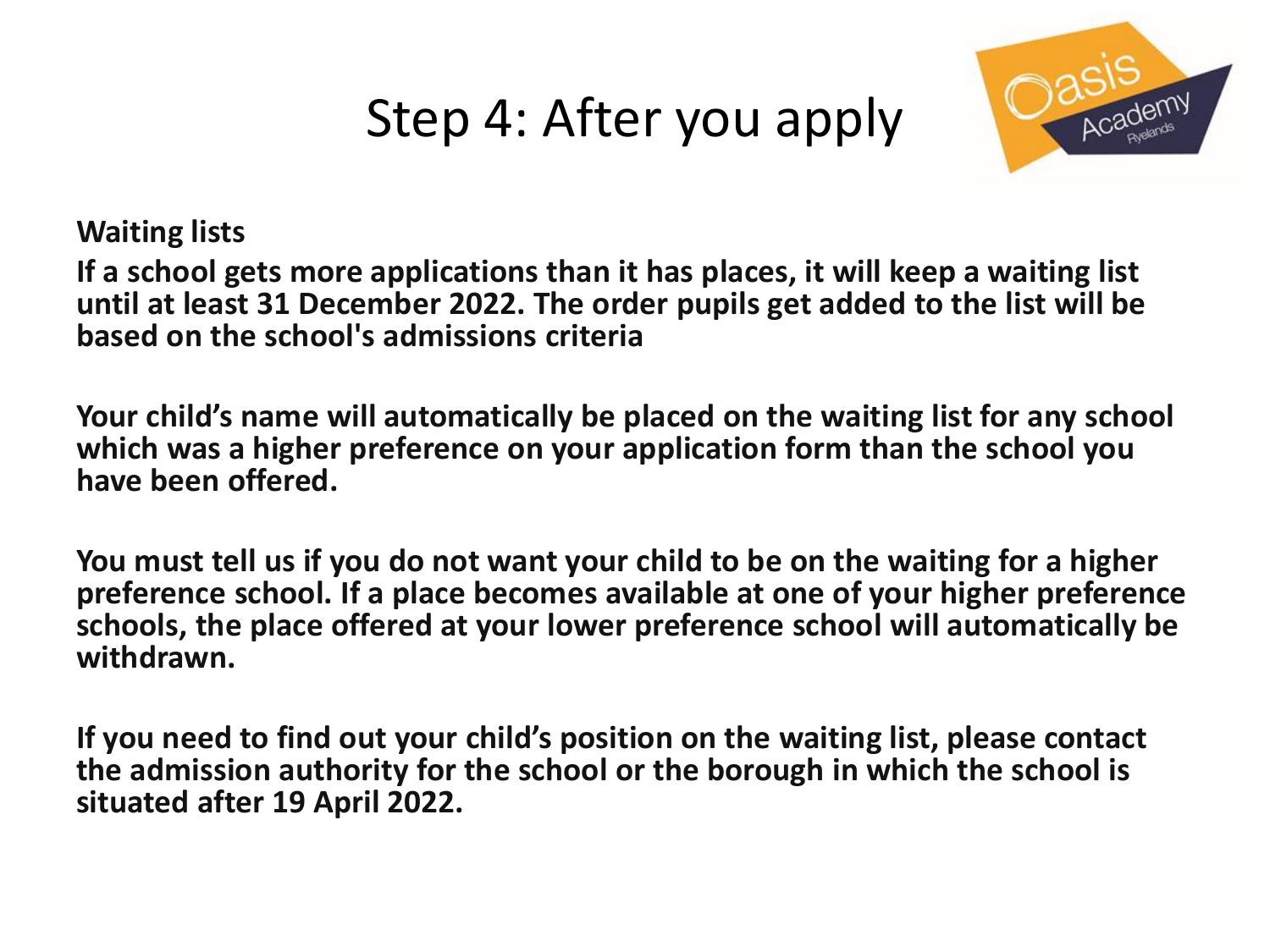

Appeals

If your child does not get the school of their choice you have the right to appeal. There are details in the Admissions to Secondary School booklet. The letter in March will also contain information.

Please let us know in school if you are appealing. Your child will be anxious and we need to make sure we support them. We are also here to support you.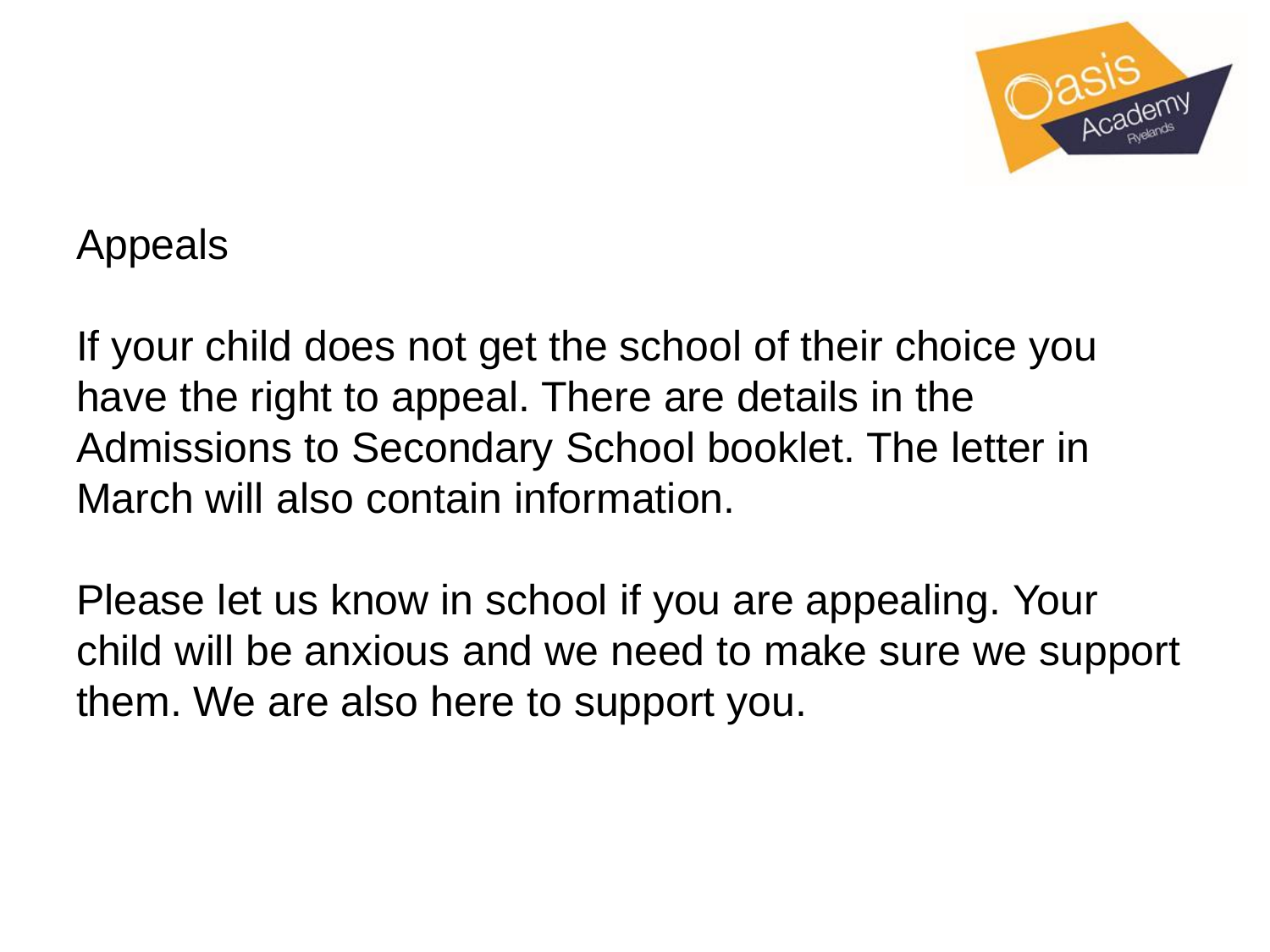

### **Year 6 has many changes and our job is to help support and reduce anxieties for the children.**

### **Key worry times:**

National Offer Day 1st March 2022

SATs the tests w/b 9<sup>th</sup> May 2022 (every child must be present)

Visiting their new secondary school 1<sup>st</sup> July 2022

SATs results – mid July 2022

Leaving in July 2022